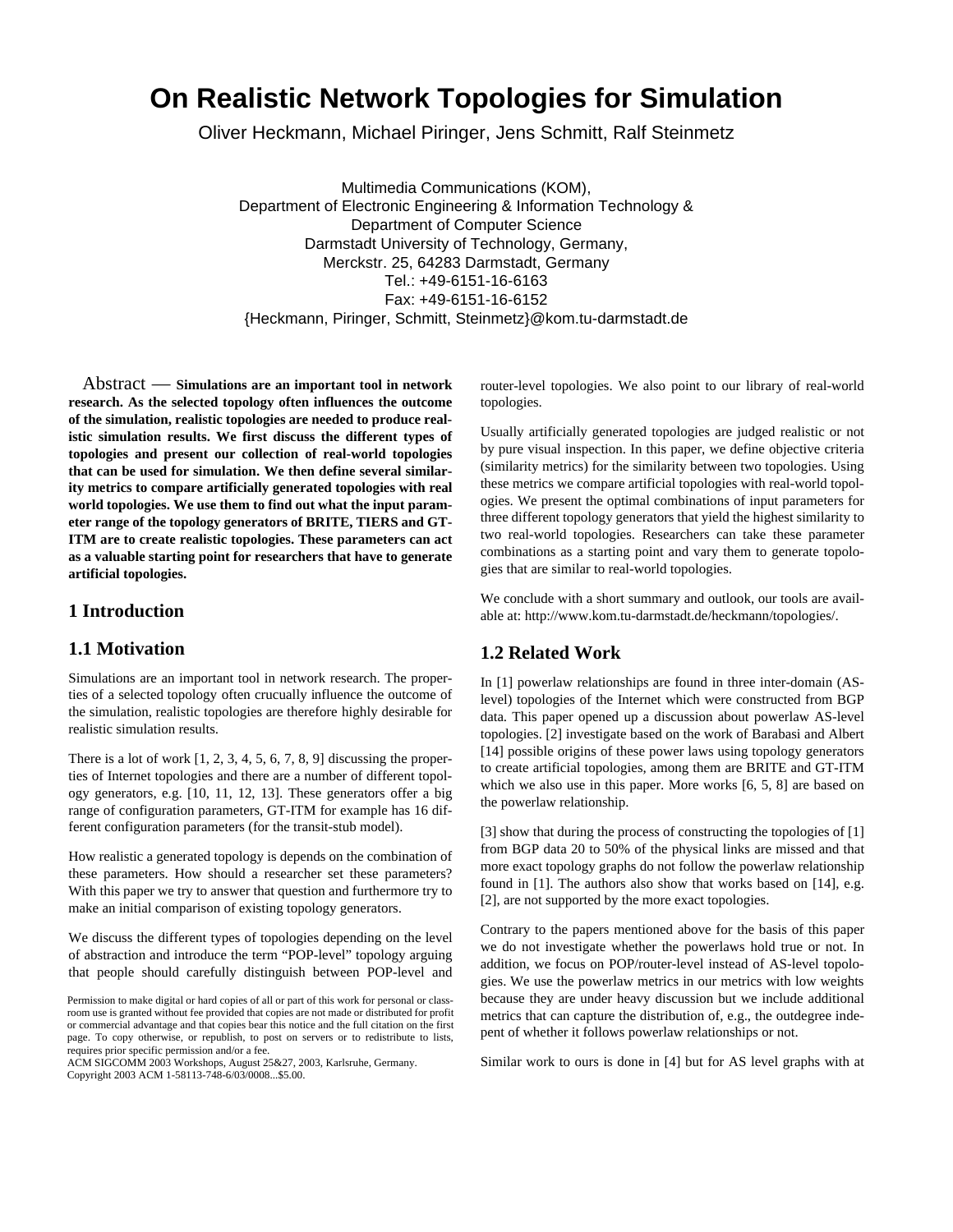least 1000 nodes in order to evaluate topology generators for AS level graphs. We investigate smaller and for POP/router-level graphs.

[9] presents an interesting method of measuring router-level topologies based on traceroutes, BGP and DNS data. The results look very promising and can be used as input for our tool.

# **2 Types of Topologies**

Literature typically distinguishes between AS-level topologies where one node represents one autonomous system (AS) and router-level topologies which implies that one node represents one router. But the latter is not always the case, many topologies that are labeled "routerlevel" are actually what we call POP-level with one node representing one point of presence (POP) of a provider. Take for example the AT&T topology depicted in Figure 1 which is quite famous and often used for simulations. The New York node in that topology does surely not represent a single router but instead the complete POP of AT&T in New York consisting of a larger number of interconnected backbone and access routers. Using the data from [9] which is based on BGP and DNS data AT&T has at least 61 routers in New York, 24 of them being backbone routers.

# **3 Similarity Metrics**

To measure the similarity of two network topologies we define a set of metrics that capture the basic connectivity properties of the topology graph. We are interested in graphs with the same connectivity properties but not necessarily in equivalent graphs. We are not interested in any geographical information or whether the graphs look visually similar. We concentrate on the shortest paths, the distance between nodes and the degree of connectivity because these are the properties we deem most important for network simulations.

In the graphs, we can distinguish between edge nodes (which are connected to end-users and other networks) and core/backbone nodes (which are only connected to nodes of the same network).

We define the following similarity metrics to calculate the similarity between a generated topology and a real-world reference topology:

1. The first metric uses the hop-plot of all nodes. For each graph *G* we look at all *n* nodes and calculate how many other nodes can be reached on their shortest path within  $h=1,2,3...$  hops. From this we derive the relative frequency distribution  $F<sub>k</sub><sup>o</sup>$  with From this we derive the relative frequency distribution  $F_h^{\mathbf{O}}$  with *frequencies*  $f_{h, k}^{\mathbf{G}}$ . We have to compare the frequency distributions of the generated and the reference topology. We could do this by comparing the mean values but obviously two very different distributions can have the same mean value, so that would not be a good criterion. Comparing the standard-deviation has the same problem. Therefore, we sum up the absolute cumulative difference of each class *j*: *G*

$$
\sum_{j} \left| \sum_{k=1}^{j} f_{h,k}^{generated} - \sum_{k=1}^{j} f_{h,k}^{reference} \right| \tag{1}
$$

An example demonstrates the logic behind this: Consider the two frequency distributions

$$
f_{h,j}^1 = \{ 0.5, 0.0, 0.5 \}
$$
 and

 $f_{h, j}^2 = \{ 0.0, 1.0, 0.0 \}$ 2

Both have the same mean value but are obviously very different. Our criterion would return a difference *d* of  $d = 0.5 + 0.5 + 0.0 = 1.0$ 

- Two equal distributions would return a difference of *d* = 0.0.
- 2. The second metric  $F_h^{\sigma \tau}$  is similar to the first but only looks at The second metric  $F_h^{Ge}$  is similar to the first but only looks at edge nodes. It captures how many other edge nodes can be reached from an edge node within *h* hops.
- 3. We derive the relative frequency distribution of the outdegrees *di* of all nodes *i* of one graph. We use the significance level of a Wald-Wolfowitz test for the similarity of the distributions of the two graphs as third similarity metric.<sup>1</sup>
- 4. While the third criterion tests the complete distribution of outdegrees we also compare with the fourth criterion the rank exponent  $\Re$  of the first powerlaw as defined in [1]: The outdegree  $d_i$ of a node *i* is proportional to the rank of the node  $r_i$  to the power of a constant  $\mathfrak{R}$  :

$$
d_i \propto r_i^{\Re} \tag{2}
$$

We compare the relative difference of the rank exponent of the artificially generated topology and the real-world reference topology:

$$
\frac{\Re_{generated} - \Re_{reference}}{\Re_{reference}}
$$
 (3)

5. Because the powerlaws are a well discussed phenomenon we also include the outdegree exponent  $O$  of the second powerlaw [1]. This fifth criterion is quite similar to the third one, we account for that in the weights for this criterion later one. The second powerlaw claims that the frequency *fd* of an outdegree *d* is proportional to the outdegree to the power of a constant  $O$ :

$$
f_d \propto d^O \tag{4}
$$

We use the relative difference of the outdegree exponents as the fifth criterion

$$
\left| \frac{O_{generated} - O_{reference}}{O_{reference}} \right| \tag{5}
$$

6. As sixth criterion we use the relative difference in the number of nodes *n*:

$$
\left| \frac{n_{generated} - n_{reference}}{n_{reference}} \right| \tag{6}
$$

7. For the seventh criterion we use the relative difference in the number of links *l*:

$$
\frac{l_{generated} - l_{reference}}{l_{reference}}
$$
 (7)

<sup>1.</sup> The Wald-Wolfowitz test did not discriminate well enough for the first criterion but good enough for this criterion.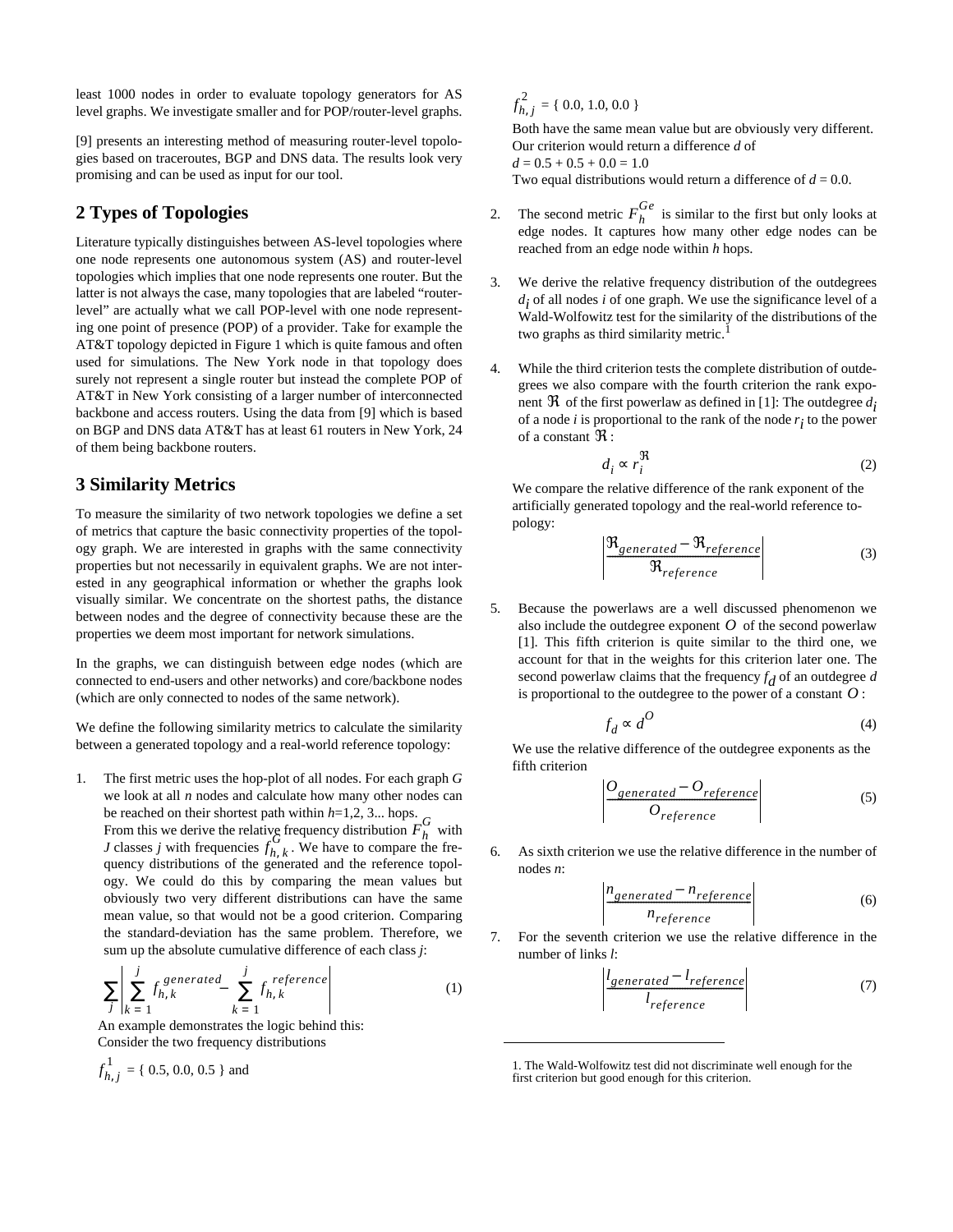

Figure 1: The DFN and AT&T Topologies

All of these criteria were normalized so that 1.0 represents the highest similarity. Some criteria can theoretically return negative values if topologies are extremely different but that was of no significance as we are looking at relatively similar topologies.

The metrics mentioned above and some additional metrics are implemented in our Topology Comparison Tool. It is written in Java and can be easily extended with additional metrics. Every metric can be given a weight and based on those the tool calculates the difference between two topologies normalized to a number between 0.0 and 1.0.

#### **4 Fitting based on Similarity Metrics**

Based on the similarity metrics of the last section we try to determine the input parameters of the most often used and referenced topology generators BRITE [10], TIERS [11] and GT-ITM [12] for two wellknown real-world topologies (see Figure 1). The 154 node AT&T topology is quite famous and often used for simulations. The 30 nodes DFN (German Research Network) topology is also often used in German projects. Both topologies are POP-level topologies. We did not have any router level topologies at the time of our experiments. It is quite hard to get real-world topologies, ISPs are somewhat reluctant to reveal information about their topologies. Because of this we started to collect available real-world topologies, they are publicly available at our topology site: http://www.kom.tu-darmstadt.de/~heckmann/topologies/.

#### **4.1 Fractional Factorial Analysis**

We started with a fractional factorial analysis to determine the influence of the different input parameters of the topology generators on the different similarity metrics. The results were very disappointing because of the strong non-linear influence of practically all input parameters on the similarity metrics. Only for small parameter variations the linear model which the factorial analysis is based upon can be assumed. Because of these results another search heuristic to search the parameter space was implemented.

## **4.2 Systematic Search**

The topology generators use random numbers in their topology cre-

| <b>Criteria</b>                                 | Weight        |  |  |  |
|-------------------------------------------------|---------------|--|--|--|
| 1 with $h = 3$<br>with $h = 5$<br>with $h = 10$ | $\frac{2}{2}$ |  |  |  |
| 2 with $h = 3$<br>with $h = 5$<br>with $h = 10$ | $\frac{2}{2}$ |  |  |  |
| 3                                               | 5             |  |  |  |
| 4                                               | 2             |  |  |  |
| 5                                               | 2             |  |  |  |
| 6                                               | 5             |  |  |  |
| 7                                               | 5             |  |  |  |
| Table 1: Weights                                |               |  |  |  |

ation algorithm. We first tested how similar topologies created with the same parameter set are. For all topology generators the combined similarity metric varies less than 2% if the same parameters set is used. So the topology generators return stable results if the parameters are unchanged, the influence of the random number generator on the similarity metrics is not strong.

We then used a heuristic similar to Hooke & Jeeves [15] to search for the parameter combination that yields the maximum combined similarity metric. The weights chosen for the different metrics from Section 3 are summarized in Table 1. We are aware of the fact that these weights are subjectively chosen. We put our emphasis on the number of nodes and links and the distributional criteria and not on powerlaws. Our tool allows to add further metrics and change the weights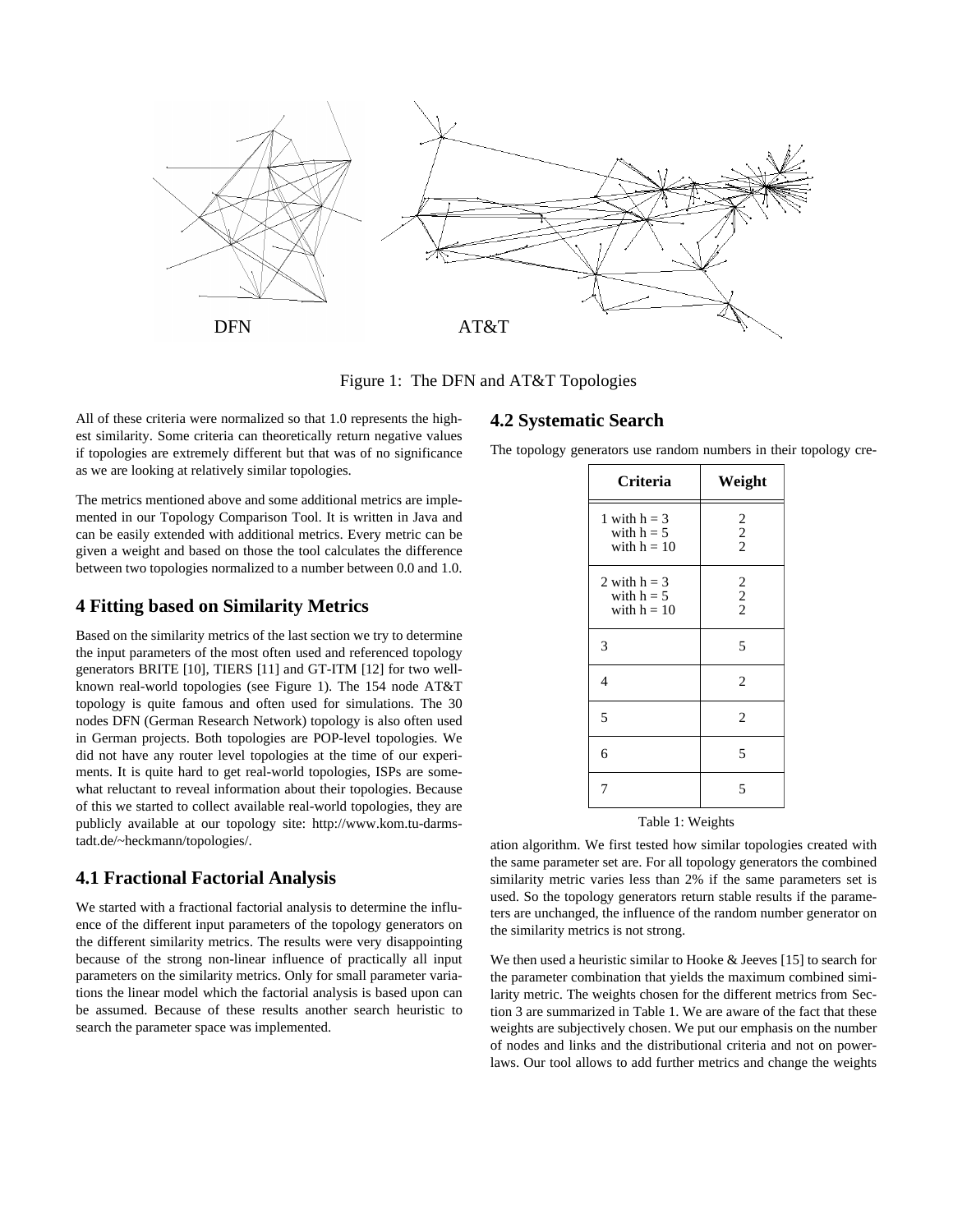to what the researcher deems important for his experiment.

# **4.3 Results**

The parameters of Table 2 were found for Brite and the DFN and AT&T topologies with a high and satisfying combined and normalized similarity of 0.972 rsp. 0.951. Please note that the values  $\alpha$  and  $\beta$  do not seem to significantly influence the outcome of the measurements when the parameter links/node is set to 2.

The parameters for Tiers result in a similarity of 0.998 and 0.995, the

highest similarities found in our experiments, they are given Table 3.

The results for GT-ITM are displayed in Table 4 and Table 5 and have a similarity of 0.966 rsp. 0.879.

To conclude, Tiers was able in both cases to produce topologies that had the highest similarity to the real world ISP topologies, GT-ITM produced the least similarities. The level of similarity that could be reached is quite high and indicates that hierarchical topology generators are able to produce realistic POP level topologies. This is contrary to the findings of [1] for AS level topologies.

| topology   | type      | method      | AS             | nodes | router model | u             |               | links/node |
|------------|-----------|-------------|----------------|-------|--------------|---------------|---------------|------------|
| <b>DFN</b> | Bottom up | random pick | 1 <sub>7</sub> | 30    | <b>GLP</b>   | $0.42 - 0.46$ | $0.62 - 0.68$ |            |
| AT&T       | Bottom up | random pick | 31             | 154   | GLP or BA    | [0, 1.0]      | [0, 1.0]      |            |

Table 2: Parameters of Brite for DFN / AT&T-like Topologies

| <b>DFN</b> | <b>WAN</b>            | <b>MAN</b>            | <b>LAN</b>            | nodes/WAN                           | nodes/MAN                    | nodes/LAN |
|------------|-----------------------|-----------------------|-----------------------|-------------------------------------|------------------------------|-----------|
|            | 1 <sup>a</sup>        |                       |                       |                                     |                              | 17        |
|            | redundancy<br>for WAN | redundancy<br>for MAN | redundancy<br>for LAN | redundancy for<br><b>MAN</b> to WAN | redundancy for<br>LAN to MAN |           |
|            |                       |                       | a                     |                                     |                              |           |
|            |                       |                       |                       |                                     |                              |           |
| AT&T       | <b>WAN</b>            | <b>MAN</b>            | LAN                   | nodes/WAN                           | nodes/MAN                    | nodes/LAN |
|            | 1 <sup>a</sup>        |                       |                       | 25                                  | 6                            | 41        |
|            | redundancy<br>for WAN | redundancy<br>for MAN | redundancy<br>for LAN | redundancy for<br><b>MAN</b> to WAN | redundancy for<br>LAN to MAN |           |

Table 3: Parameters of Tiers for DFN / AT&T-like Topologies

a. Parameter cannot be changed in TIERS 1.2

| method                   | avg stubs/  | extra     | extra     |
|--------------------------|-------------|-----------|-----------|
|                          | transit     | t-s links | s-s links |
| transit-stub             |             | 10        | 6         |
| top nodes                | edge method | alpha     | beta      |
|                          | 3           | 0.99      |           |
| transit nodes            | edge method | alpha     | beta      |
|                          | 4           | 0.35      | 100       |
| stub nodes               | edge method | alpha     | beta      |
| $\overline{\phantom{0}}$ | 2           | 0.5       | 100       |

| method        | avg stubs/transit | extra<br>t-s links | extra<br>s-s links |
|---------------|-------------------|--------------------|--------------------|
| transit-stub  | 3                 | 12                 | 12                 |
| top nodes     | edge method       | alpha              | beta               |
| $\mathcal{R}$ | 3                 | 0.3                |                    |
| transit nodes | edge method       | alpha              | beta               |
|               | 3                 | 0.5                |                    |
| stub nodes    | edge method       | alpha              | beta               |
|               | 3                 | 0.2                |                    |

Table 4: Parameters of GT-ITM for DFN-like Topologies Table 5: Parameters of GT-ITM for AT&T-like Topologies